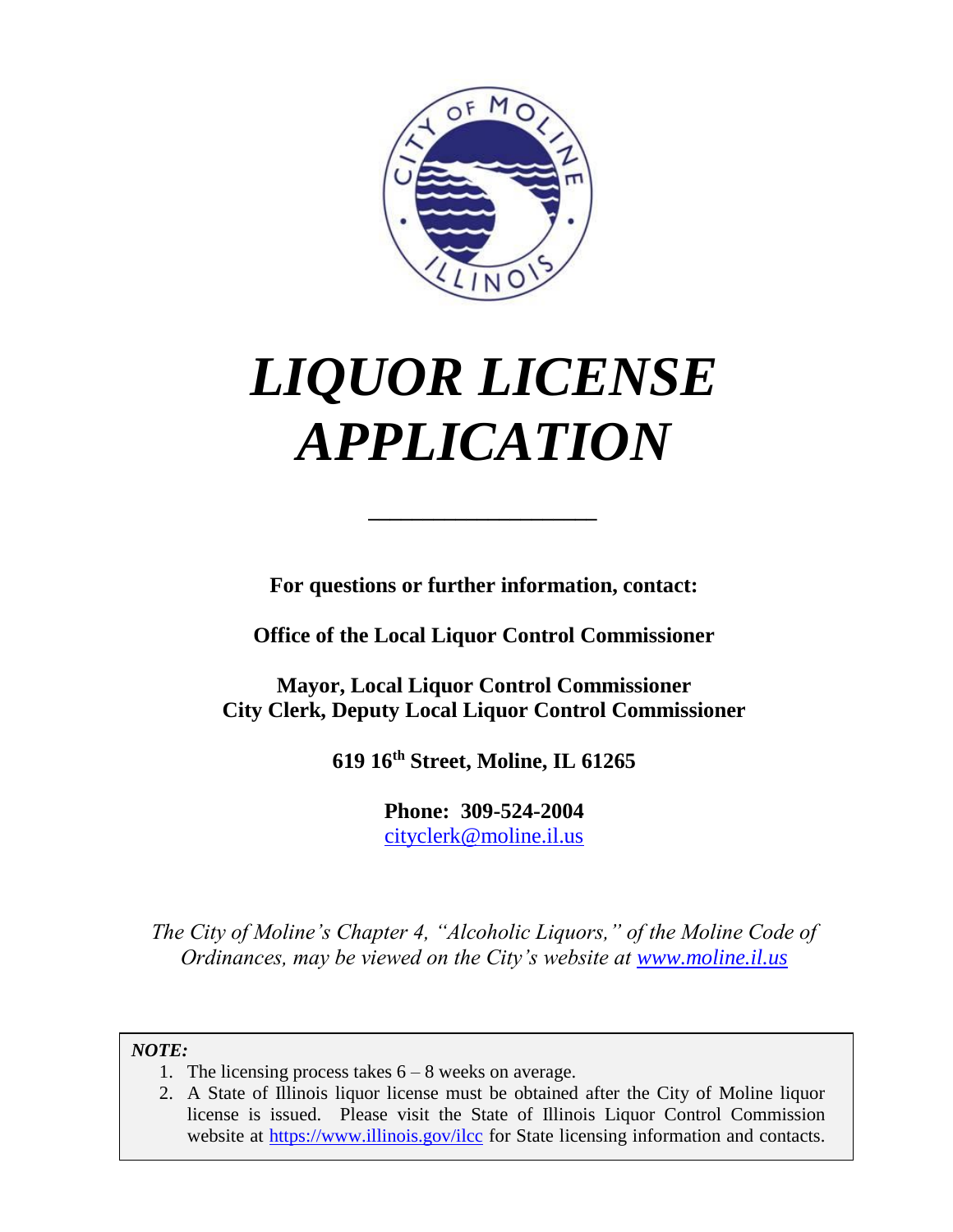#### **CITY OF MOLINE, IL - LIQUOR LICENSE APPLICATION CHECK LIST**

*NOTE:* Consents by surrounding property owners may be required per Sec. 4-3202 of the Moline Code of Ordinances. This is the first step in the application process. Contact the City Clerk for more information.

|                  | Permission for Background Check Form. Background check for any of the following<br>persons must be completed before an application will be considered. Call Moline Police<br>Department, 309-524-2140, for appt. Results may take up to 6 weeks.<br>Sole Proprietor <u>Collection Constantine Persons</u> who own 5% or more of Corp. or LLC<br>Individuals in a Partnership <b>Francish Exercise 1.</b> Liquor Manager                                                                                       |
|------------------|---------------------------------------------------------------------------------------------------------------------------------------------------------------------------------------------------------------------------------------------------------------------------------------------------------------------------------------------------------------------------------------------------------------------------------------------------------------------------------------------------------------|
|                  | <b>Completed Application</b>                                                                                                                                                                                                                                                                                                                                                                                                                                                                                  |
|                  | Fee: \$3,000 Non-Refundable Fee made payable to "City of Moline"                                                                                                                                                                                                                                                                                                                                                                                                                                              |
|                  | Fee: Pro-Rated Annual Fee for Liquor License by Class and any applicable Options – to be<br>determined upon submission of completed Application                                                                                                                                                                                                                                                                                                                                                               |
|                  | Documentation of Business Type – provide the applicable document copies for the business type:                                                                                                                                                                                                                                                                                                                                                                                                                |
| $\Box$<br>$\Box$ | Sole Proprietor: assumed business name filing (for DBA), if applicable, from Rock Island County<br>Partnership: partnership agreement; assumed business name filing (for DBA), if applicable, from<br><b>Rock Island County</b>                                                                                                                                                                                                                                                                               |
| $\Box$<br>$\Box$ | IL Corporation: articles of incorporation filing with IL Secretary of State; fully executed corporate<br>minutes or resolution listing ownership/shareholder names and percentage of ownership<br>Foreign Corporation: articles of incorporation filing with applicable Secretary of State;<br>documentation showing qualifications to do business in IL from the IL Secretary of State; fully<br>executed corporate minutes or resolution listing ownership/shareholder names and percentage of<br>ownership |
| $\Box$<br>$\Box$ | Limited Liability Company (LLC): articles of organization filing with IL Secretary of State; fully<br>executed operating agreement listing member names and percentage of ownership<br>Foreign LLC: articles of organization filing with applicable Secretary of State; documentation<br>showing qualifications to do business in IL from the IL Secretary of State; fully executed operating<br>agreement listing member names and percentage of ownership                                                   |
|                  | Copies of State Issued Photo ID with Address of 1) all Owners/Shareholders who own more than<br>5% of the business; and 2) the Liquor Manager                                                                                                                                                                                                                                                                                                                                                                 |
|                  | Proof of the Right to Possession of Property/Premises by one of the following:<br>Deed or Lease                                                                                                                                                                                                                                                                                                                                                                                                               |
|                  | <b>Statement by Owner of Premises</b>                                                                                                                                                                                                                                                                                                                                                                                                                                                                         |
|                  | Certificate of Liquor Liability (Dram Shop) Insurance – contact your insurance agent for<br>information or referral                                                                                                                                                                                                                                                                                                                                                                                           |
|                  | Statement of Receipt of Chapter 4, "Alcoholic Liquors," of the Moline Code of Ordinances and<br>the City of Moline 1.50% Prepared Food & Liquor Tax Form                                                                                                                                                                                                                                                                                                                                                      |
|                  | Copy of Certificate of Occupancy issued (prior to obtaining a liquor license) by City of Moline<br>Building Division – dependent upon renovations/remodeling to premises; call the Building<br>Division at 309-524-2370 for information                                                                                                                                                                                                                                                                       |
|                  | Copy of Food License issued (prior to obtaining a liquor license) by City of Moline Health<br>Inspection Department; call 309-524-2370 for information                                                                                                                                                                                                                                                                                                                                                        |
|                  | Other Documentation as Needed for Individual Classifications<br>Copy of Food Service Sanitation Certification (for Class A and AA)                                                                                                                                                                                                                                                                                                                                                                            |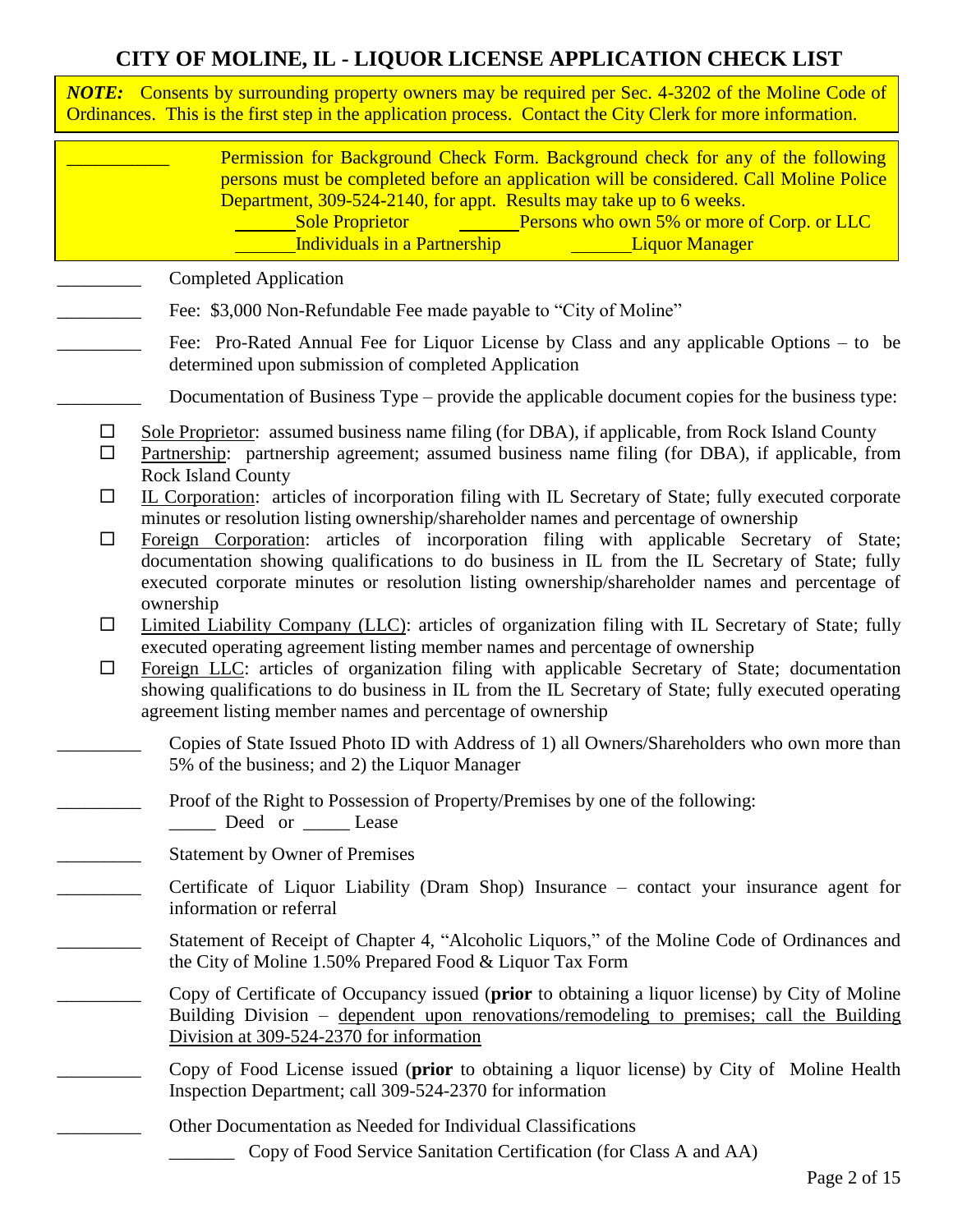

# **APPLICATION FOR LIQUOR LICENSE**

|    | 1. Type of Business                                            | Exact Name to be used for Licensee (Name of sole proprietor, partnership,<br>corporation or LLC):                     |
|----|----------------------------------------------------------------|-----------------------------------------------------------------------------------------------------------------------|
|    | Sole Proprietor                                                |                                                                                                                       |
|    | Partnership                                                    |                                                                                                                       |
|    | <b>Illinois Corporation</b>                                    |                                                                                                                       |
|    | Foreign Corporation                                            |                                                                                                                       |
|    | <b>Limited Liability Company</b>                               | <u> 1980 - Johann Barbara, martin amerikan basar dan berasal dan berasal dalam basar dalam basar dalam basar dala</u> |
| 2. | Name of Business (DBA)                                         | <u> 1980 - Johann Stoff, deutscher Stoffen und der Stoffen und der Stoffen und der Stoffen und der Stoffen und de</u> |
|    |                                                                | 3. Primary Address of Sole Proprietor, Corporation, Partnership or LLC                                                |
|    |                                                                |                                                                                                                       |
|    |                                                                |                                                                                                                       |
|    |                                                                | 4. Primary Phone Number of Sole Proprietor, Corporation, Partnership or LLC                                           |
|    |                                                                | 5. Primary Email of Sole Proprietor, Corporation, Partnership or LLC                                                  |
|    | 6. Website of Sole Proprietor, Corporation, Partnership or LLC |                                                                                                                       |
|    | 7. Address of Premises to be Licensed:                         |                                                                                                                       |
|    | 8. Phone of Premises to be Licensed:                           |                                                                                                                       |
|    | 9. Owner of Premise to be Licensed:                            | (Must be Land Line)                                                                                                   |
|    | 10. Address of Owner of Premise:                               |                                                                                                                       |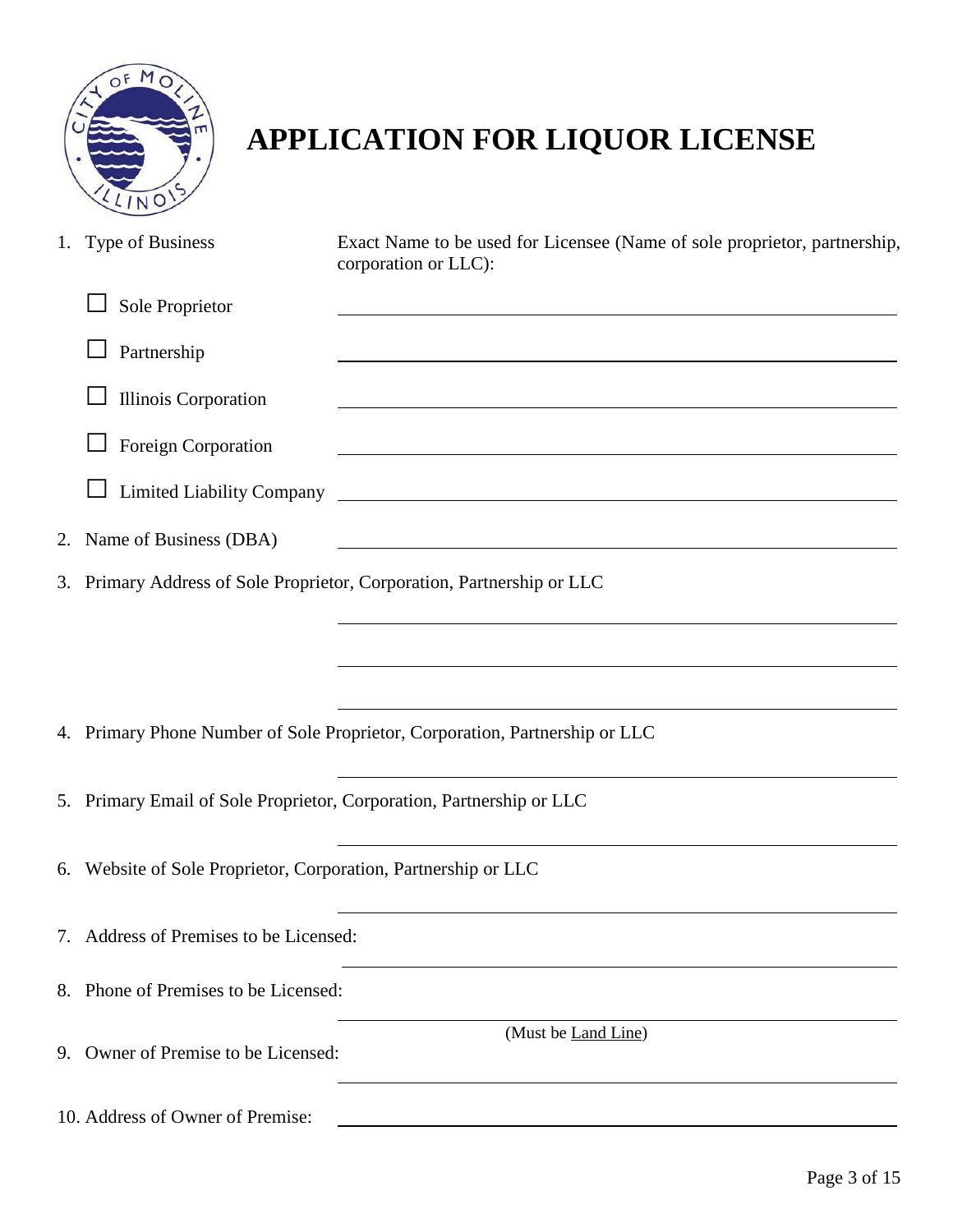#### 11. **Class of License:** Check one Class and any Options under that Class that apply

□ Class A-Restaurant (\$1400.00 Annual Fee/October 1-September 30)

- $\Box$  Option 1 Outdoor Use (No Fee)
- □ Option 2 Additional Bar Station (\$400.00 Annual Fee per Bar Station)
- □ Option 3 Caterer's Retail (\$400.00 Annual Fee)
- $\Box$  Option 4 Restaurant Alternate Allows minors to be dismissed at 11 p.m. Daily with premises to remain open to serve alcoholic liquor (\$400.00 Annual Fee) *(Check Availability - this option is capped at 15)*
- □ Option 5 Extended Hours until 3 a.m. (\$1000.00 Annual Fee)

*(Check Availability - this option is capped at 15)*

□ Option 6 Retailer's Off-site Special Use - Public Property (\$25/Event or \$100 Annual Fee) *Note***: Certificate of Insurance must list the City of Moline as an additional insured** 

□ Option 7 Retailer's On-site Outdoor Special Use (\$25/Event)

Hours of Kitchen Operation:

| Monday    | Open $\overline{\phantom{0}}$ | a.m./p.m. | $Close_$    | a.m./p.m. |
|-----------|-------------------------------|-----------|-------------|-----------|
| Tuesday   | Open                          | a.m./p.m. | Close       | a.m./p.m. |
| Wednesday | Open                          | a.m./p.m. | Close       | a.m./p.m. |
| Thursday  | $Open_$                       | a.m./p.m. | Close       | a.m./p.m. |
| Friday    | Open $_{-}$                   | a.m./p.m. | $Close_{-}$ | a.m./p.m. |
| Saturday  | Open                          | a.m./p.m. | Close       | a.m./p.m. |
| Sunday    | Open                          | a.m./p.m. | Close       | a.m./p.m. |

*A copy of a current Illinois Food Service Sanitation Manager Certification(s) OR ANSI accredited Certified Food Protection Manager certificate for each applicable employee as required for a Category I facility under Illinois state law must be attached.*

□ Class AA-Restaurant Beer & Wine Only (\$1,400.00 Annual Fee/October 1-September 30)

- □ Option 1 Outdoor Use (\$400.00 Annual Fee)
- □ Option 2 Additional Bar Station (\$400.00 Annual Fee per Bar Station)
- □ Option 3 Caterer's Retail (\$400.00 Annual Fee)
- $\Box$  Option 4 Restaurant Alternate Allows minors to be dismissed at 11 p.m. Daily with premises to remain open to serve alcoholic liquor (\$400.00 Annual Fee) *(Check Availability - this option is capped at 15)*
- $\Box$  Option 5 Extended Hours until 3 a.m. (\$1000.00 Annual Fee)
	- *(Check Availability - this option is capped at 15)*
- □ Option 6 Retailer's Off-site Special Use Public Property (\$25/Event or \$100 Annual Fee) *Note*: Certificate of Insurance must list the City of Moline as an additional insured
- □ Option 7 Retailer's On-site Outdoor Special Use (\$25/Event)
- Hours of Kitchen Operation:

| Monday    | Open | a.m./p.m. | $Close$ $\overline{\phantom{a}}$ | a.m./p.m. |
|-----------|------|-----------|----------------------------------|-----------|
| Tuesday   | Open | a.m./p.m. | Close                            | a.m./p.m. |
| Wednesday | Open | a.m./p.m. | Close                            | a.m./p.m. |
| Thursday  | Open | a.m./p.m. | Close                            | a.m./p.m. |
| Friday    | Open | a.m./p.m. | Close                            | a.m./p.m. |
| Saturday  | Open | a.m./p.m. | Close                            | a.m./p.m. |
| Sunday    | Open | a.m./p.m. | Close                            | a.m./p.m. |

*A copy of a current Illinois Food Service Sanitation Manager Certification(s) OR ANSI accredited Certified Food Protection Manager certificate for each applicable employee as required for a Category I facility under Illinois state law must be attached.*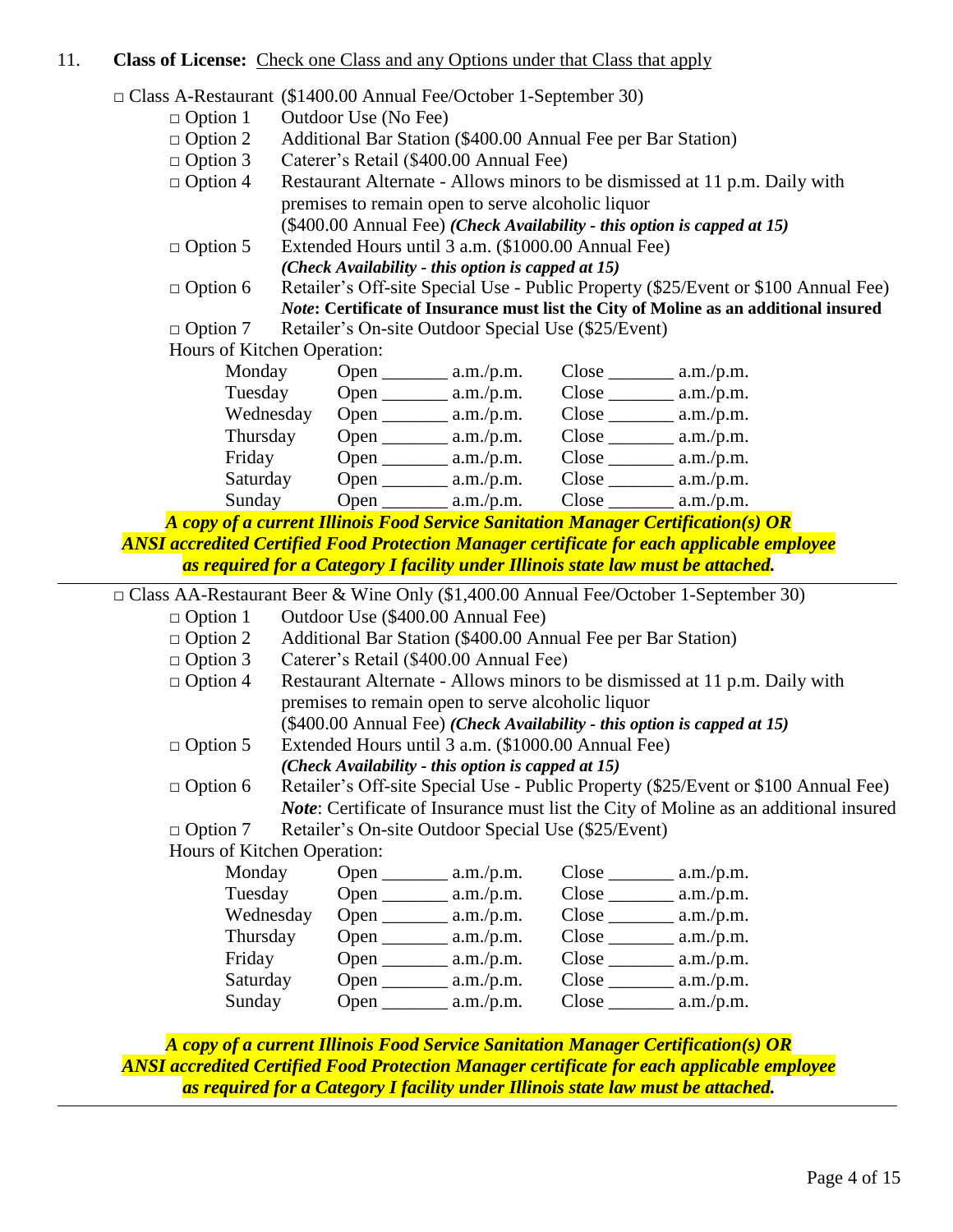|                 | $\Box$ Class B-Tavern (\$1400.00 Annual Fee/October 1-September 30)                                                                                                        |
|-----------------|----------------------------------------------------------------------------------------------------------------------------------------------------------------------------|
|                 | (Check Availability - this Classification is capped at 30)                                                                                                                 |
| $\Box$ Option 1 | Outdoor Use (\$400.00 Annual Fee)                                                                                                                                          |
| $\Box$ Option 2 | Additional Bar Station (\$400.00 Annual Fee per Bar Station)                                                                                                               |
| $\Box$ Option 5 | Extended Hours until 3 a.m. (\$1000.00 Annual Fee)<br>(Check Availability - this option is capped at 15)                                                                   |
| $\Box$ Option 6 | Retailer's Off-site Special Use - Public Property (\$25/Event or \$100 Annual Fee)                                                                                         |
|                 | Note: Certificate of Insurance must list the City of Moline as an additional insured                                                                                       |
| $\Box$ Option 7 | Retailer's On-site Outdoor Special Use (\$25/Event)                                                                                                                        |
|                 | □ Class C-Packaged Sales Only-Primary Liquor Store (\$1400.00 Annual Fee/October 1-September 30)                                                                           |
| $\Box$ Option 8 | Retailer's On-site Pouring (\$400.00 Annual Fee)                                                                                                                           |
|                 | □ Class CC-Packaged Sales Only-Secondary (Grocery/C-Store/Drug Store)                                                                                                      |
|                 | (\$1400.00 Annual Fee/October 1-September 30)                                                                                                                              |
| $\Box$ Option 3 | Caterer's Retail (\$400.00 Annual Fee) (only available if premises greater than 10,000 s.f.)                                                                               |
| $\Box$ Option 8 | Retailer's On-site Pouring (\$400.00 Annual Fee)                                                                                                                           |
|                 | □ Class CCC-Packaged Sales of Wine and Beer Only-Secondary (Grocery/C-Store/Drug Store)                                                                                    |
|                 | (\$1400.00 Annual Fee/October 1-September 30)                                                                                                                              |
| $\Box$ Option 8 | Retailer's On-site Pouring (\$400.00 Annual Fee)                                                                                                                           |
|                 | $\Box$ Class D-Clubs/Fraternal Organizations (\$1400.00 Annual Fee/October 1-September 30)                                                                                 |
| $\Box$ Option 1 | Outdoor Use (\$400.00 Annual Fee)                                                                                                                                          |
| $\Box$ Option 2 | Additional Bar Station (\$400.00 Annual Fee per Bar Station)                                                                                                               |
| $\Box$ Option 6 | Retailer's Off-site Special Use - Public Property (\$25/Event or \$100 Annual Fee)<br>Note: Certificate of Insurance must list the City of Moline as an additional insured |
| $\Box$ Option 7 | Retailer's On-site Outdoor Special Use (\$25/Event)                                                                                                                        |
|                 | □ Class E-Rental Hall (\$1400.00 Annual Fee/October 1-September 30)                                                                                                        |
| $\Box$ Option 1 | Outdoor Use (\$400.00 Annual Fee)                                                                                                                                          |
| $\Box$ Option 2 | Additional Bar Station (\$400.00 Annual Fee per Bar Station)                                                                                                               |
| $\Box$ Option 3 | Caterer's Retail (\$400.00 Annual Fee)                                                                                                                                     |
| $\Box$ Option 6 | Retailer's Off-site Special Use - Public Property (\$25/Event or \$100 Annual Fee)                                                                                         |
|                 | Note: Certificate of Insurance must list the City of Moline as an additional insured                                                                                       |
| $\Box$ Option 7 | Retailer's On-site Outdoor Special Use (\$25/Event)                                                                                                                        |
|                 | □ Class F-Hotel/Motel (\$1400.00 Annual Fee/October 1-September 30)                                                                                                        |
| $\Box$ Option 1 | Outdoor Use (\$400.00 Annual Fee)                                                                                                                                          |
| $\Box$ Option 6 | Retailer's Off-site Special Use - Public Property (\$25/Event or \$100 Annual Fee)                                                                                         |
| $\Box$ Option 7 | Note: Certificate of Insurance must list the City of Moline as an additional insured<br>Retailer's On-site Outdoor Special Use (\$25/Event)                                |
|                 |                                                                                                                                                                            |
|                 | $\Box$ Class FF-Hotel/Motel Limited Beer & Wine Managers Reception<br>(\$1,400.00 Annual Fee/October 1-September 30)                                                       |
| $\Box$ Option 1 | Outdoor Use (\$400.00 Annual Fee)                                                                                                                                          |
| $\Box$ Option 6 | Retailer's Off-site Special Use - Public Property (\$25/Event or \$100 Annual Fee)                                                                                         |
|                 | Note: Certificate of Insurance must list the City of Moline as an additional insured                                                                                       |
| $\Box$ Option 7 | Retailer's On-site Outdoor Special Use (\$25/Event)                                                                                                                        |
|                 | □ Class G-Bowling Center (\$1400.00 Annual Fee/October 1-September 30)                                                                                                     |
| $\Box$ Option 1 | Outdoor Use (\$400.00 Annual Fee)                                                                                                                                          |
| $\Box$ Option 2 | Additional Bar Station (\$400.00 Annual Fee per Bar Station)                                                                                                               |
|                 |                                                                                                                                                                            |
|                 | □ Class H-Civic Center (\$6800.00 Annual Fee/October 1-September 30)                                                                                                       |
| $\Box$ Option 1 | Outdoor Use (\$400.00 Annual Fee)                                                                                                                                          |
| $\Box$ Option 6 | Retailer's Off-site Special Use - Public Property (\$25/Event or \$100 Annual Fee)<br>Note: Certificate of Insurance must list the City of Moline as an additional insured |
| $\Box$ Option 7 | Retailer's On-site Outdoor Special Use (\$25/Event)                                                                                                                        |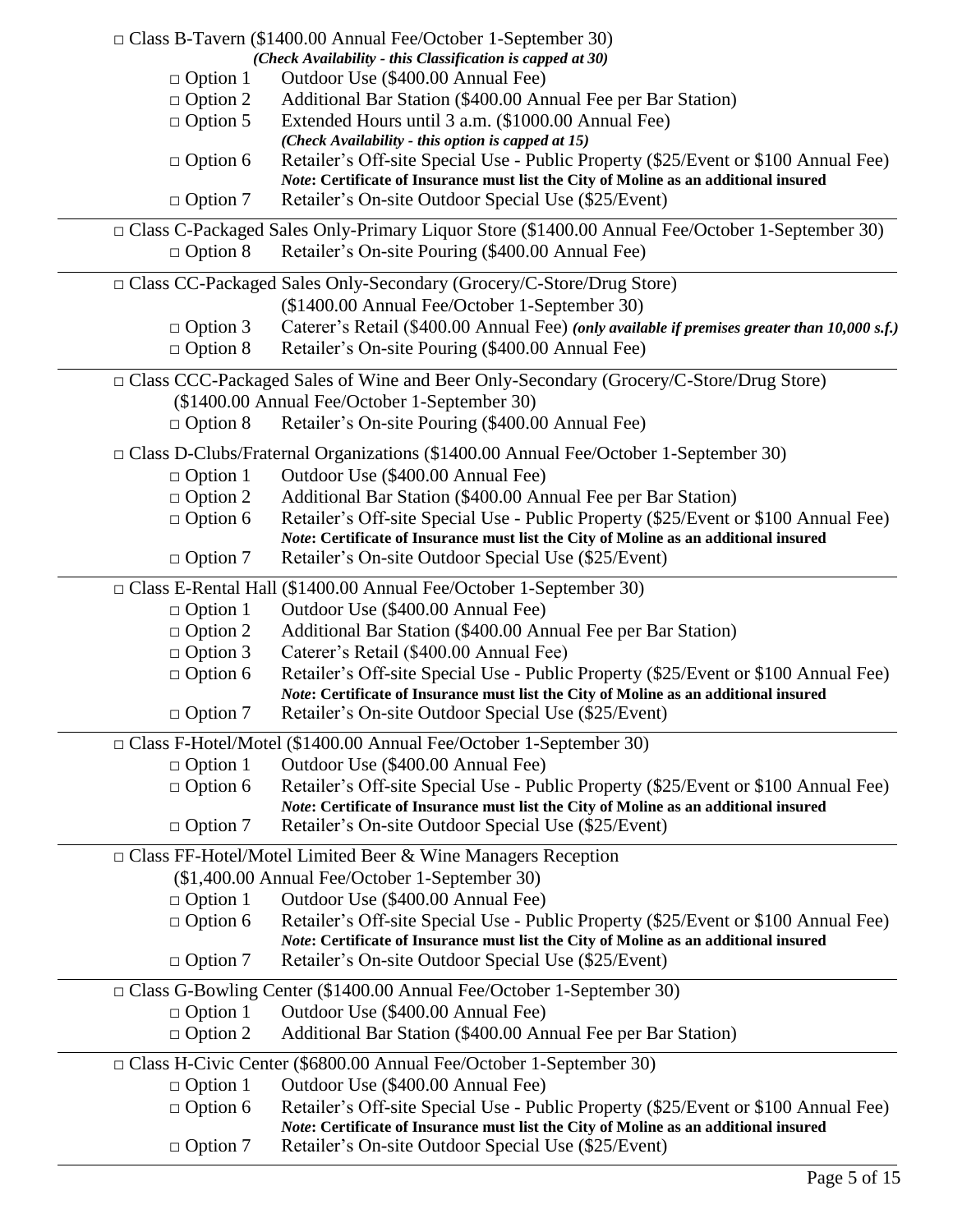- 12. Anticipated start date for liquor sales:
- 13. Hours of Business Operation:

| Monday    | Open $\_\_$                   | a.m./p.m. |       | a.m./p.m. |
|-----------|-------------------------------|-----------|-------|-----------|
| Tuesday   | Open $\overline{\phantom{0}}$ | a.m./p.m. | Close | a.m./p.m. |
| Wednesday | Open $\_\_$                   | a.m./p.m. | Close | a.m./p.m. |
| Thursday  | Open                          | a.m./p.m. | Close | a.m./p.m. |
| Friday    | Open.                         | a.m./p.m. | Close | a.m./p.m. |
| Saturday  | Open                          | a.m./p.m. | Close | a.m./p.m. |
| Sunday    | Open                          | a.m./p.m. | Close | a.m./p.m. |

- 14. Federal Employer Identification Number: \_\_\_\_\_\_\_\_\_\_\_\_\_\_\_\_\_\_\_\_\_\_\_\_\_\_\_\_\_\_\_\_\_\_\_(9 digits XX-XXXXXXXX)
- 15. Illinois Business Tax Number: \_\_\_\_\_\_\_\_\_\_\_\_\_\_\_\_\_\_\_\_\_\_\_\_\_\_\_\_\_\_\_\_\_\_\_\_\_\_(8 digits XXXX-XXXX)
- 16. Business Ownership Information:

Provide the owner information in accordance with the business type selected under Question 1.

- This information must be submitted for all owners.
- The same information must be submitted for any shareholder with interest exceeding 5%.

#### *Please make additional copies to complete for each owner, officer, shareholder or partner Attach a copy of a Drivers License or State Issued Identification Card*

| <b>NAME</b><br>(LAST, FIRST, MIDDLE INITIAL)                     | <b>HOME ADDRESS</b>    | <b>CITY</b>          | <b>STATE</b>  | <b>ZIP</b>                                |
|------------------------------------------------------------------|------------------------|----------------------|---------------|-------------------------------------------|
|                                                                  |                        |                      |               |                                           |
| <b>LENGTH OF CURRENT</b><br><b>RESIDENCE</b>                     | DRIVERS LICENSE NUMBER | <b>STATE ISSUED</b>  | DATE OF BIRTH |                                           |
|                                                                  |                        |                      |               |                                           |
| <b>TITLE/POSITION</b><br>(OWNER/OFFICER/<br>SHAREHOLDER/PARTNER) | SOCIAL SECURITY NUMBER | <b>CELL PHONE</b>    | <b>GENDER</b> | <b>HOURS</b><br><b>PER</b><br><b>WEEK</b> |
|                                                                  |                        |                      |               |                                           |
| NAMES FORMERLY KNOWN AS                                          |                        | <b>EMAIL ADDRESS</b> |               |                                           |
|                                                                  |                        |                      |               |                                           |
|                                                                  |                        |                      |               |                                           |

17. Eligibility Information regarding the above named:

| $\Box$ Yes | $\Box$ No | Citizen of the United States? (Required for Sole Proprietor)                      |
|------------|-----------|-----------------------------------------------------------------------------------|
| $\Box$ Yes | $\Box$ No | Resident of the County of Rock Island? (Required for Sole Proprietor; and, if     |
|            |           | Partnership, required for one member of partnership)                              |
| $\Box$ Yes | $\Box$ No | Resident of the City of Moline? (Required for Sole Proprietor)                    |
| $\Box$ Yes | $\Box$ No | Ever been convicted of a felony under Federal Law or the laws of any State in the |
|            |           | <b>United States?</b>                                                             |
| $\Box$ Yes | $\Box$ No | Ever been arrested for a felony, posted bail and then forfeited said bail under   |
|            |           | Federal Law or the laws of any State in the United States?                        |
| $\Box$ Yes | $\Box$ No | Ever been convicted of any crime or misdemeanor involving moral turpitude?        |
|            |           |                                                                                   |

Page 6 of 15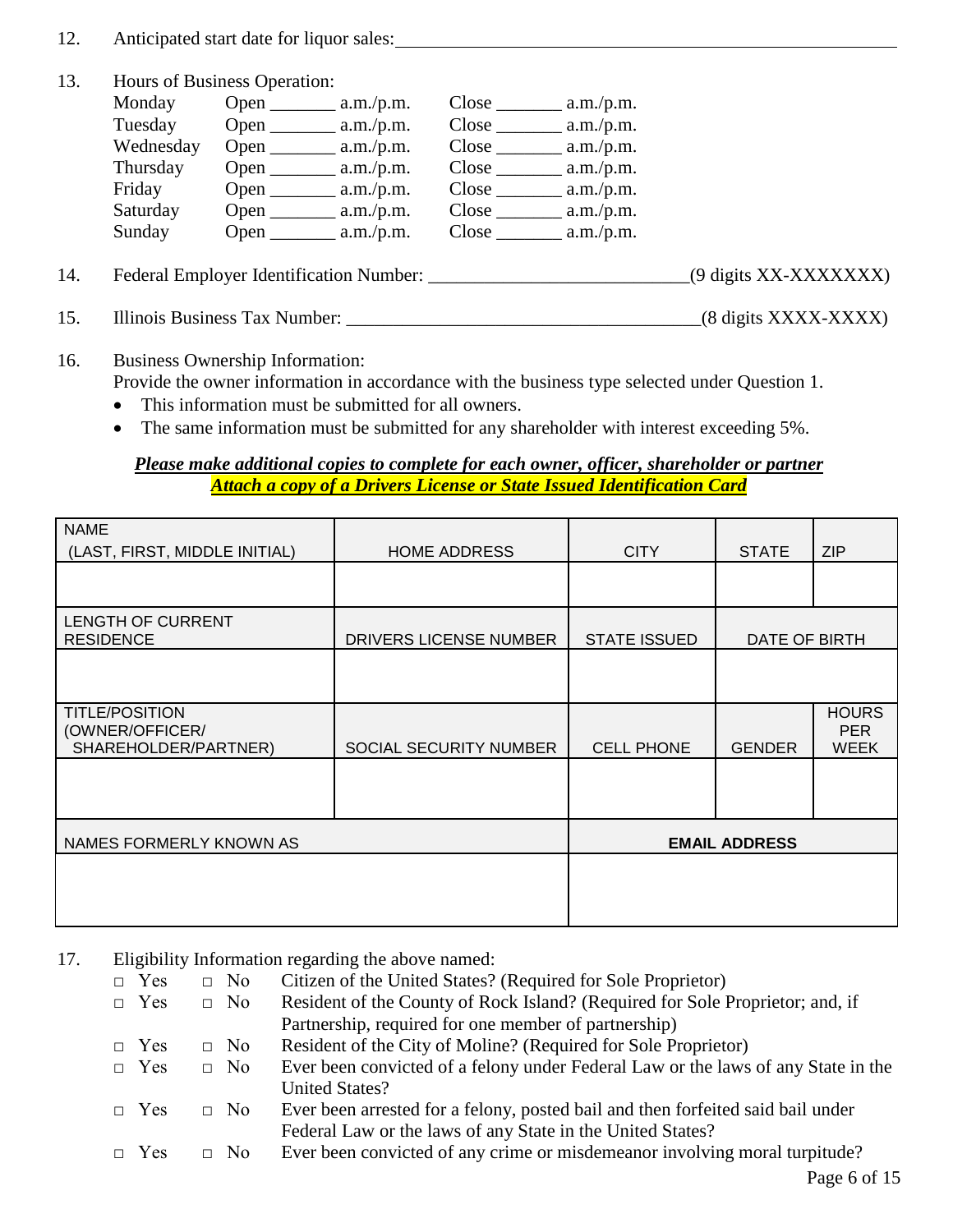□ Yes □ No Ever had a liquor license revoked for cause under the laws of any State in the United States or any of their political subdivisions?

Do you have a business or personal relationship with any of the following:

- $\Box$  Yes  $\Box$  No Mayor of the City of Moline?
- $\Box$  Yes  $\Box$  No A City Council member of the City of Moline?
- □ Yes □ No A City Attorney of the City of Moline?
- □ Yes □ No A Police Officer of the City of Moline?
- $\Box$  Yes  $\Box$  No A Building Official of the City of Moline?
- □ Yes □ No A Zoning Administrator of the City of Moline?

Contact 309-524-2140, Moline Police Department, 1640  $6<sup>th</sup>$  Avenue, to make arrangements for a background check, including fingerprints and photograph.

18. Management of the Licensed Establishment – Liquor Manager

□ Yes □ No Will any of the above named manage the business and be on the premises for a minimum of 40 (forty) hours per week?

| <b>NAME</b><br>(LAST, FIRST, MIDDLE INITIAL) | <b>HOME ADDRESS</b>    | <b>CITY</b>          | <b>STATE</b>  | <b>ZIP</b>                                |
|----------------------------------------------|------------------------|----------------------|---------------|-------------------------------------------|
|                                              |                        |                      |               |                                           |
| <b>LENGTH OF CURRENT</b><br><b>RESIDENCE</b> | DRIVERS LICENSE NUMBER | <b>STATE ISSUED</b>  | DATE OF BIRTH |                                           |
|                                              |                        |                      |               |                                           |
| <b>TITLE/POSITION</b>                        | SOCIAL SECURITY NUMBER | <b>CELL PHONE</b>    | <b>GENDER</b> | <b>HOURS</b><br><b>PER</b><br><b>WEEK</b> |
|                                              |                        |                      |               |                                           |
| NAMES FORMERLY KNOWN AS                      |                        | <b>EMAIL ADDRESS</b> |               |                                           |
|                                              |                        |                      |               |                                           |
|                                              |                        |                      |               |                                           |

19. Management Information

*Attach a copy of a Drivers License or State Issued Identification Card*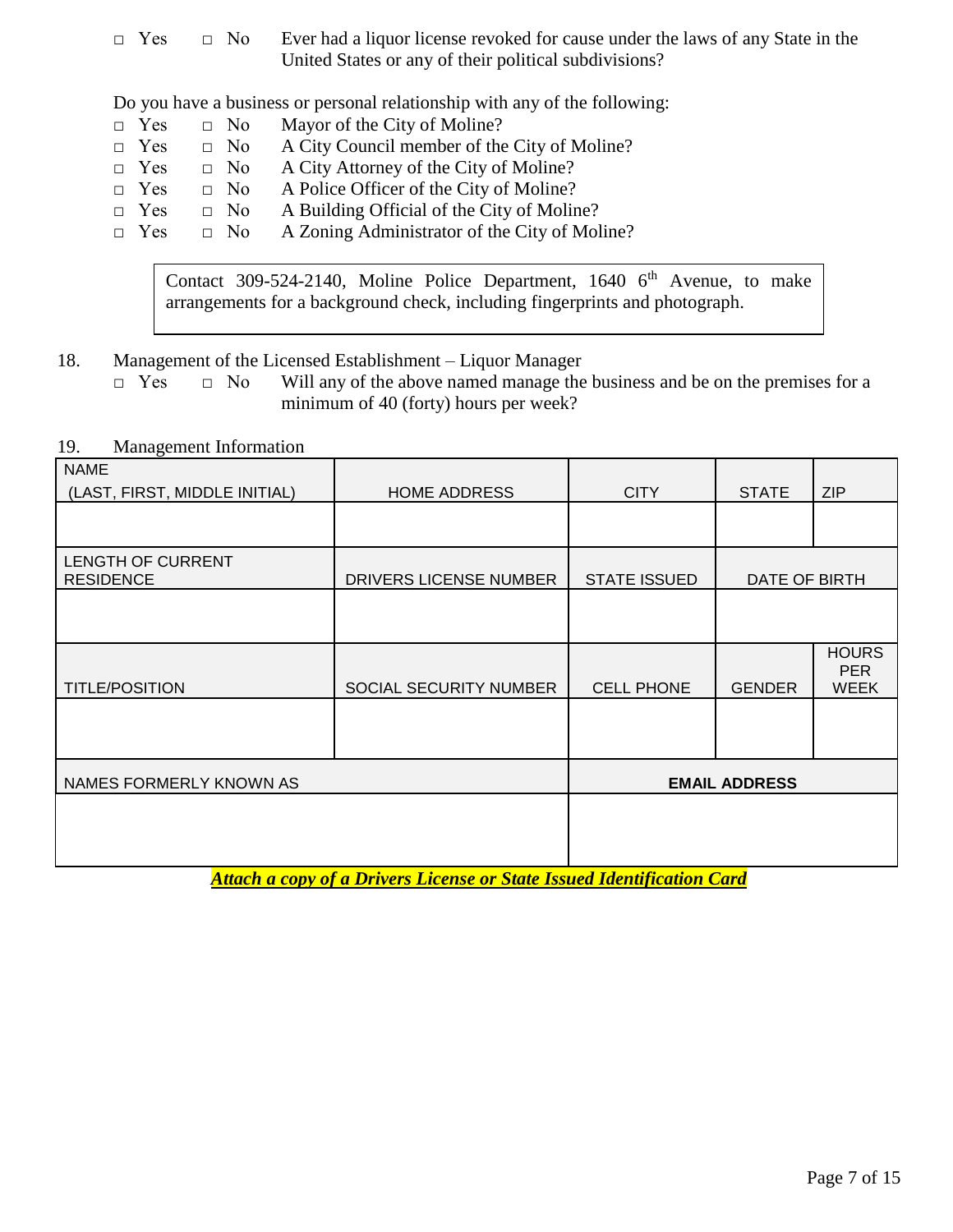- 20. Eligibility Information regarding the above named:
	- □ Yes □ No Citizen of the United States? (Required for Sole Proprietor)
	- □ Yes □ No Resident of the County of Rock Island?
	- $\Box$  Yes  $\Box$  No Ever been convicted of a felony under Federal Law or the laws of any State in the United States?
	- □ Yes □ No Ever been arrested for a felony, posted bail and then forfeited said bail under Federal Law or the laws of any State in the United States?
	- $\Box$  Yes  $\Box$  No Ever been convicted of any crime or misdemeanor involving moral turpitude?
	- □ Yes □ No Ever had a liquor license revoked for cause under the laws of any State in the United States or any of their political subdivisions?

Do you have a business or personal relationship with any of the following:

- $\Box$  Yes  $\Box$  No Mayor of the City of Moline?
- □ Yes □ No A City Council member of the City of Moline?
- $\Box$  Yes  $\Box$  No A City Attorney of the City of Moline?
- □ Yes □ No A Police Officer of the City of Moline?
- $\Box$  Yes  $\Box$  No A Building Official of the City of Moline?
- □ Yes □ No A Zoning Administrator of the City of Moline?

Contact 309-524-2140, Moline Police Department, 1640  $6<sup>th</sup>$  Avenue, to make arrangements for a background check, including fingerprints and photograph.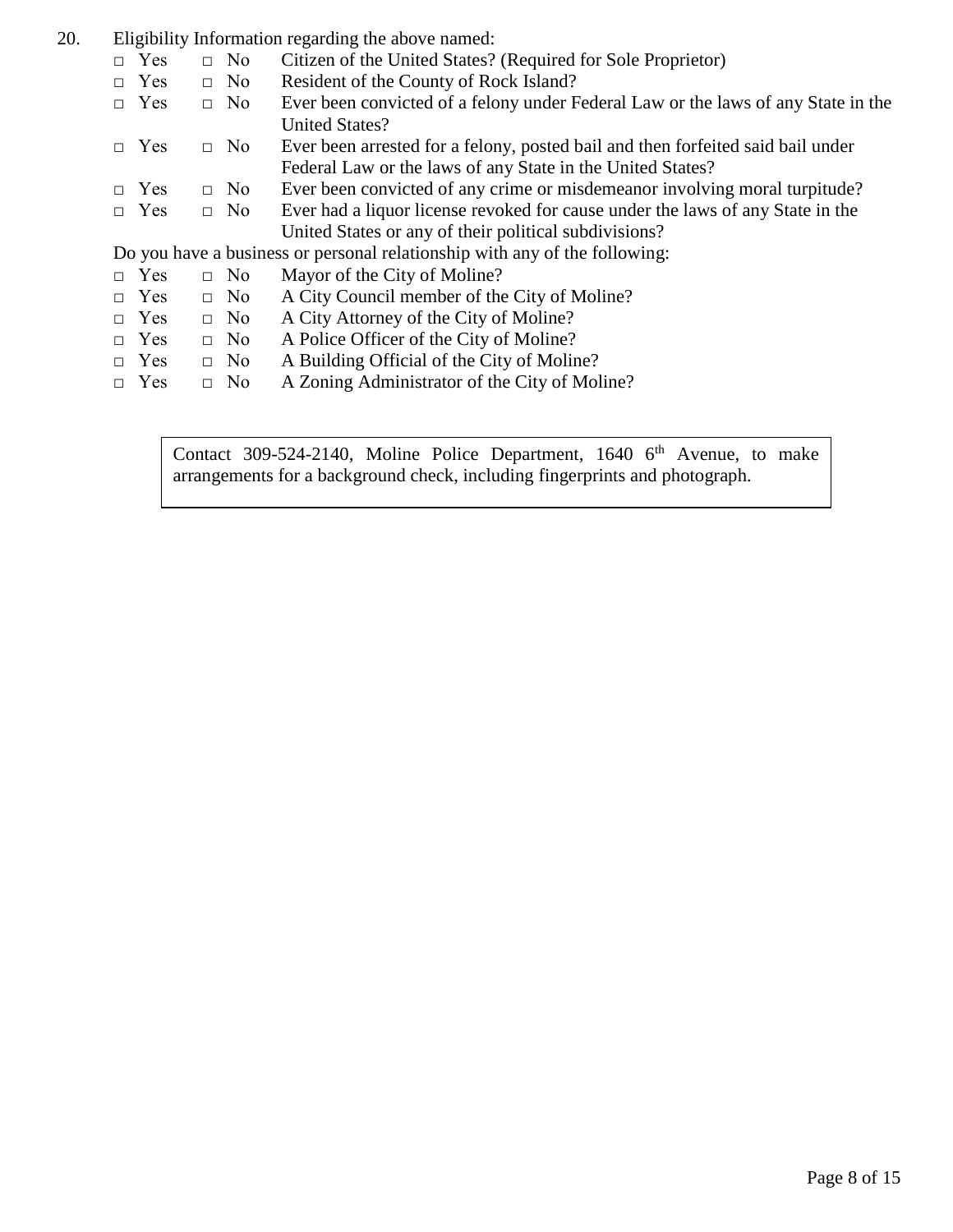### **AFFIDAVIT OF LIQUOR MANAGER**

#### *This Affidavit must be signed before a Notary Public.*

| <b>STATE OF ILLINOIS</b>     |        |
|------------------------------|--------|
|                              | $\sum$ |
| <b>COUNTY OF ROCK ISLAND</b> |        |

I, the undersigned being first duly sworn upon my oath state and depose as follows:

- 1. I understand that the foregoing information is set forth so that the aforementioned might obtain/maintain a liquor license in the City of Moline.
- 2. That under the State Laws of the State of Illinois, the answers to questions are material to the question of whether or not the establishment is entitled under the law to obtain a liquor license in the State of Illinois.
- 4. That I understand that making a false affidavit constitutes perjury where a false answer is made knowingly to a material question.
- 5. That I have personally prepared the answers to the above questions.
- 6. That I have reread them, and find them to be wholly true, and I/we wholly understand them.

Printed Name of Business (DBA)

Printed Name of Liquor Manager

Signature of Liquor Manager

**Date** 

Subscribed and sworn to before me this  $\_\_\_\_$  day of  $\_\_\_\_\_\_$ , 20  $\_\_\_$ A.D.

Notary Public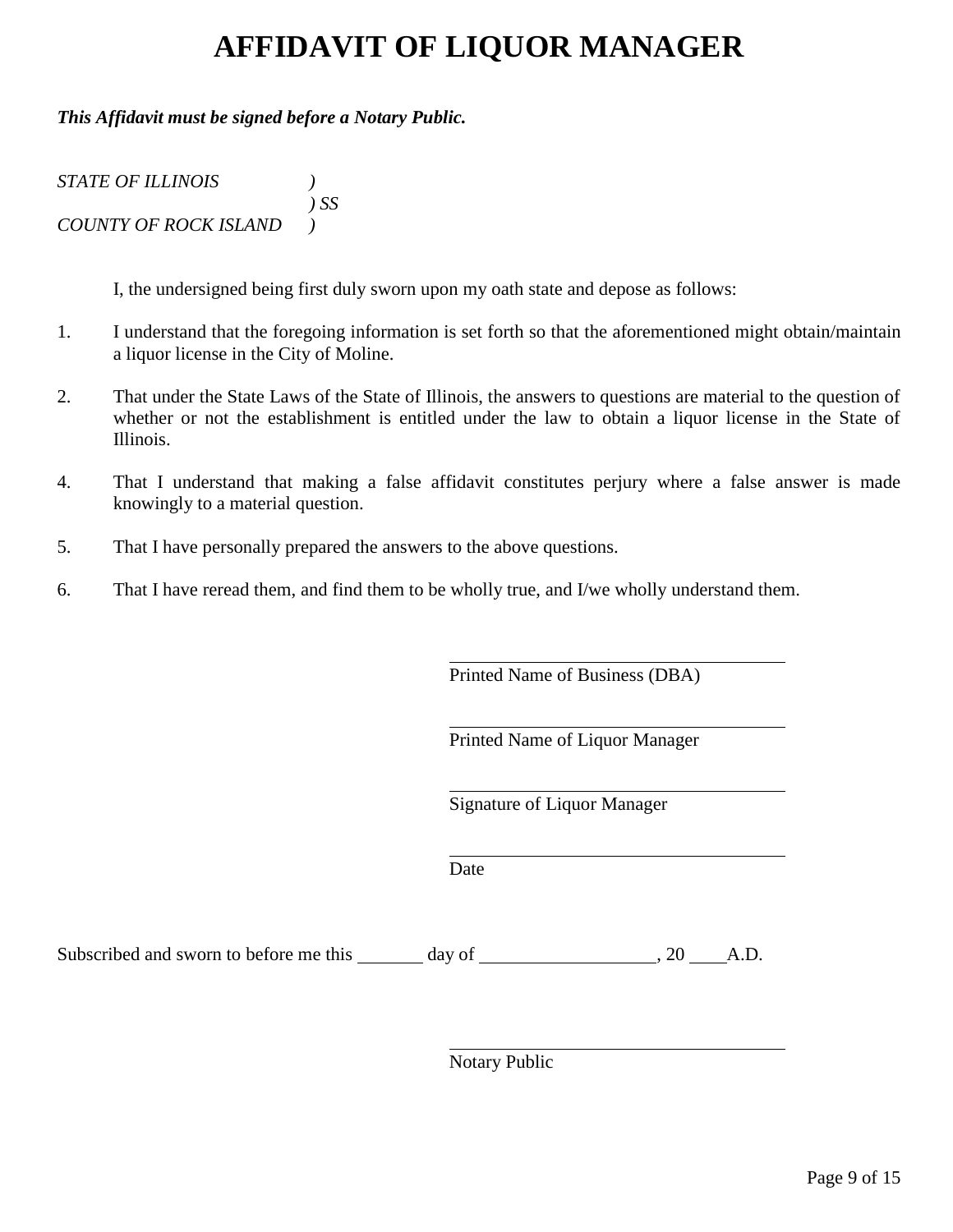### **AFFIDAVIT OF APPLICANT**

#### *Please make additional copies to complete for each applicant owner/shareholder*

#### *This Affidavit must be signed before a Notary Public.*

| <b>STATE OF ILLINOIS</b>     |        |
|------------------------------|--------|
|                              | $)$ SS |
| <b>COUNTY OF ROCK ISLAND</b> |        |

I/We, the undersigned being first duly sworn upon our oath(s) state and depose as follows:

- 1. I/We understand that the foregoing information is set forth so that we might obtain a liquor license.
- 2. That under the State Laws of the State of Illinois, the answers to questions in number 17 (seventeen) are material to the question of whether or not I/we are entitled under the law to obtain a liquor license in the State of Illinois.
- 3. I/We acknowledge ownership and assume financial responsibility for all City of Moline fees, taxes or other monies owing.
- 4. That I/we understand that making a false affidavit constitutes perjury where a false answer is made knowingly to a material question.
- 5. That I/we have personally prepared the answers to the above questions.
- 6. That I/we have reread them, and find them to be wholly true, and I/we wholly understand them.

Printed Name of Business (DBA)

Printed Name of Applicant (Individual)

Signature of Applicant (Individual)

Date

Subscribed and sworn to before me this day of  $\qquad \qquad$  , 20 A.D.

Notary Public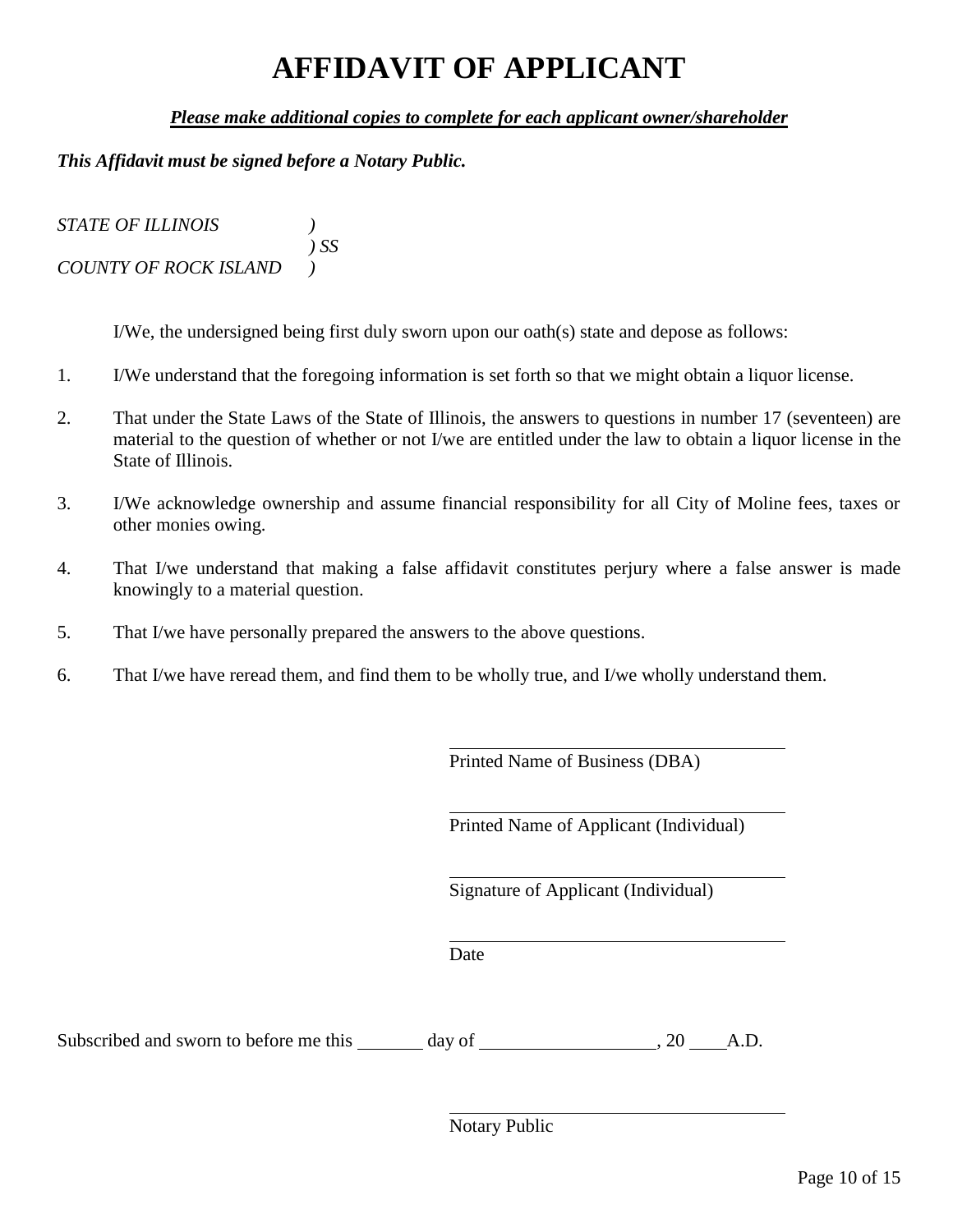

### **CITY OF MOLINE BACKGROUND INVESTIGATION RELEASE OF PERSONAL INFORMATION**

#### I, \_\_\_\_\_\_\_\_\_\_\_\_\_\_\_\_\_\_\_\_\_\_\_\_\_\_\_\_\_\_\_, am applying for *(circle one- Liquor Body Art Massage License*)

and do hereby authorize a review of and full Disclosure of all records concerning myself to any duly authorized agent of the Moline Police Department, whether the said records are of public, private or confidential nature.

I authorize to be photographed and fingerprinted by the Moline Police Department, said fingerprinting will be used in connection with obtaining my criminal history information from the Illinois Department of State Police pursuant to the Illinois Uniform Conviction Information Act (20 ILCS 2635/1 *et seq*.) and amendments thereto. The Moline Police Department will provide a copy of my criminal history results pursuant to the Illinois Uniform Conviction Information Act (20 ILCS 2635/7-A2 *et seq.*) and within 7 working days of receiving a copy, I shall have the obligation and responsibility to notify the Moline Police Department if the information is inaccurate or incomplete.

I understand that any information obtained by a personal history background investigation, which is developed directly or indirectly, in whole or in part, upon this release authorization will be considered in determining my suitability for application. I also certify that any person(s) who may furnish such information concerning me shall not be held accountable for giving this information; and I do herby release said person(s) from any and all liability, which may be incurred as a result of furnishing such information. I further release the City of Moline from any and all liability, which may be incurred as a result of collecting such information.

**I hereby swear/affirm that all information in or supplementing this application is complete, true and accurate to the best of my knowledge. I understand that providing false, misleading or incomplete information on this application is grounds for my license revocation if discovered subsequent to licensing.** 

A photocopy of this release form will be valid as an original thereof, even though said photocopy does not contain an original writing of my signature. I have read and fully understand the contents of this "Background Investigation Release of Personal Information."

| <b>Applicant Information</b> |                                                                                        |  |  |             |                                  |
|------------------------------|----------------------------------------------------------------------------------------|--|--|-------------|----------------------------------|
| <b>Name</b>                  | Click or tap here to enter text.<br>Date of Birth:<br>Click or tap here to enter text. |  |  |             |                                  |
| <b>Address</b>               | Click or tap here to enter text.<br><b>Phone</b> #<br>Click or tap here to enter text. |  |  |             |                                  |
| <b>Signature</b>             |                                                                                        |  |  | <b>Date</b> | Click or tap to enter a<br>date. |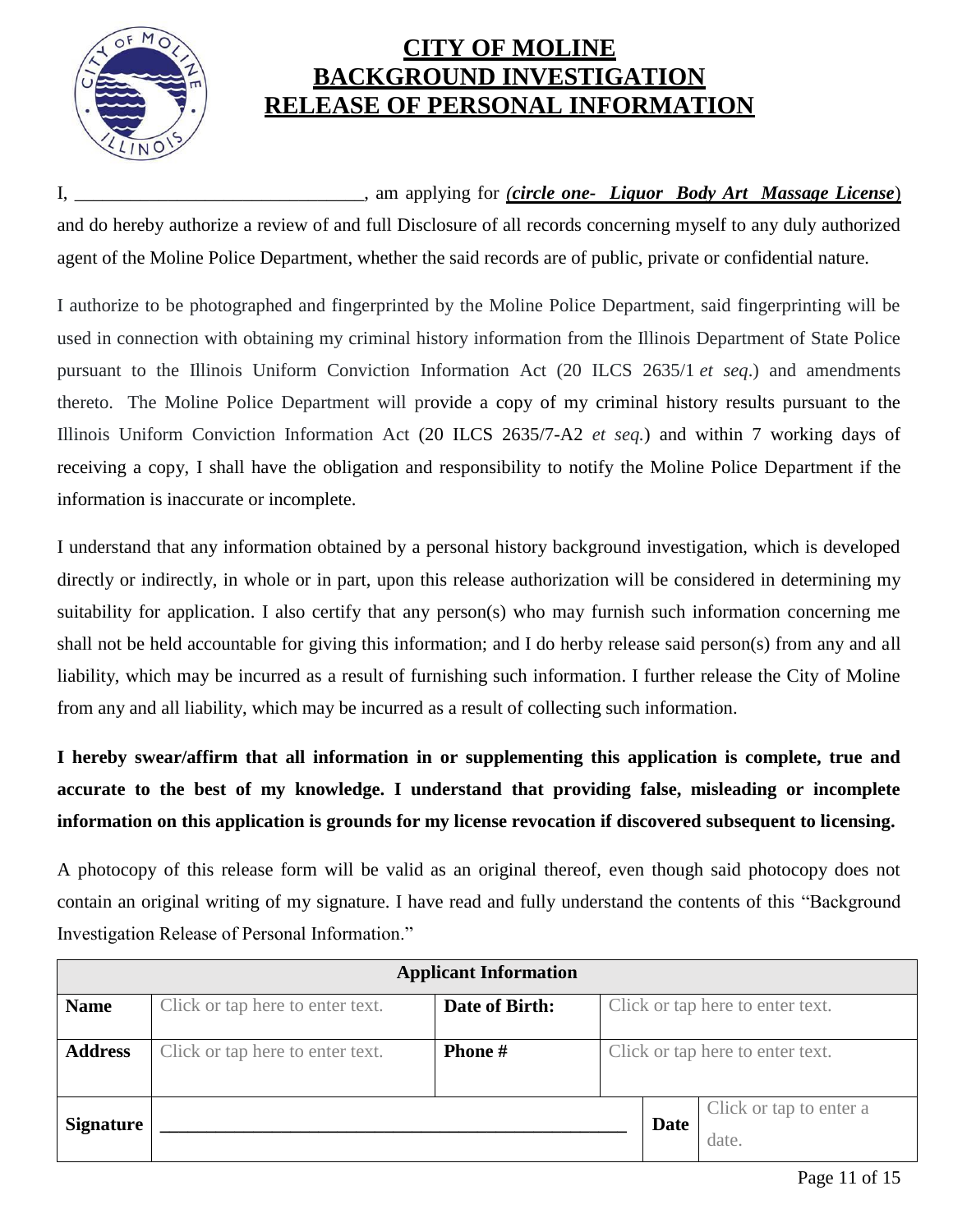#### **APPLICANT CRIMINAL HISTORY QUESTIONS**

**The City of Moline may disqualify individuals during the background check investigation if:** a person is not of good character and reputation in the community in which such person resides, a person is not a citizen of the United States: a person who has been convicted of a felony under any federal or state law, a person who has been convicted of any crime or misdemeanor involving moral turpitude, unless the local liquor control commissioner determines that such person has been sufficiently rehabilitated to warrant the public trust after considering matters set forth in such person's application and the commissioner's investigation, the burden of proof of sufficient rehabilitation shall be on the applicant.

| <b>Criminal Offense</b>                                                                                                                                         | <b>YES</b> | NO     | <b>Criminal Offense</b>          | <b>YES</b> | NO     |  |  |
|-----------------------------------------------------------------------------------------------------------------------------------------------------------------|------------|--------|----------------------------------|------------|--------|--|--|
| First or Second Degree Murder                                                                                                                                   | П          | П      | Indecent Solicitation of a Child | П          | $\Box$ |  |  |
| Treason                                                                                                                                                         | $\Box$     | $\Box$ | Sexual Exploitation of a Child   | $\Box$     | $\Box$ |  |  |
| <b>Aggravated Battery</b>                                                                                                                                       | П          | П      | Soliciting for a Prostitute      | $\Box$     | $\Box$ |  |  |
| <b>Aggravated Arson or Arson</b>                                                                                                                                | $\Box$     | $\Box$ | Keeping a Place of Prostitution  | $\Box$     | $\Box$ |  |  |
| Robbery                                                                                                                                                         | $\Box$     | $\Box$ | Prostitution                     | $\Box$     | $\Box$ |  |  |
| <b>Burglary or Residential Burglary</b>                                                                                                                         | $\Box$     | $\Box$ | Patronizing a Prostitute         | $\Box$     | $\Box$ |  |  |
| Aggravated Kidnapping or Kidnapping                                                                                                                             | $\Box$     | $\Box$ | Pimping                          | $\Box$     | $\Box$ |  |  |
| <b>Aggravated Assault</b>                                                                                                                                       | $\Box$     | П      | Aiding Escape                    | $\Box$     | $\Box$ |  |  |
| <b>Criminal Sexual Abuse</b>                                                                                                                                    | $\Box$     | П      | Offering a Bribe                 | $\Box$     | $\Box$ |  |  |
| <b>Aggravated Criminal Sexual Assault</b>                                                                                                                       | $\Box$     | П      | <b>Simulating Legal Process</b>  | $\Box$     | $\Box$ |  |  |
| <b>Criminal Sexual Assault</b>                                                                                                                                  | $\Box$     | П      | <b>Deceptive Practices</b>       | $\Box$     | $\Box$ |  |  |
| <b>Domestic Battery</b>                                                                                                                                         | $\Box$     | $\Box$ | Theft (Misdemeanor or Felony)    | $\Box$     | $\Box$ |  |  |
| Impersonation of Police Officer, Veterans or any Charitable Organizations                                                                                       |            |        |                                  | $\Box$     | $\Box$ |  |  |
| Resisting or Obstructing a Peace Officer or Correctional Institution Employee                                                                                   |            |        |                                  | $\Box$     | $\Box$ |  |  |
| Escape; Failure to Report to a Penal Institution or to Report for Periodic Imprisonment                                                                         |            |        |                                  | $\Box$     | $\Box$ |  |  |
| Harassment of Representatives for the Child, Jurors, Witnesses, or Others                                                                                       |            |        |                                  | $\Box$     | $\Box$ |  |  |
| Delivery or Possession of any Narcotics/ Dangerous Drug                                                                                                         |            |        |                                  | $\Box$     | $\Box$ |  |  |
| Manufacture or Delivery of Cannabis                                                                                                                             |            |        |                                  | $\Box$     | $\Box$ |  |  |
| Delivery of Cannabis on School Grounds                                                                                                                          |            |        |                                  | $\Box$     | $\Box$ |  |  |
| Any gambling offense as prescribed by 720 ILCS 5/28-1 through 720 ILCS 5/28-9                                                                                   |            |        |                                  | $\Box$     | $\Box$ |  |  |
| Any felony crime which involves the use or threat of physical force or violence against any<br>individual.                                                      |            |        | П                                | П          |        |  |  |
| A misdemeanor or licensing ordinance violation from any jurisdiction, based upon conduct<br>related to the business for which the business license was applied. |            |        |                                  | $\Box$     | П      |  |  |

#### **The applicant must answer if they have either been charged or convicted of the following criminal offenses listed below:**

**Applicant signature: \_\_\_\_\_\_\_\_\_\_\_\_\_\_\_\_\_\_\_\_\_\_\_\_\_\_\_\_\_\_\_\_\_\_\_\_\_\_\_\_\_\_\_\_\_\_\_\_\_\_ Date: \_\_\_\_\_\_\_\_\_\_\_\_\_\_\_\_\_**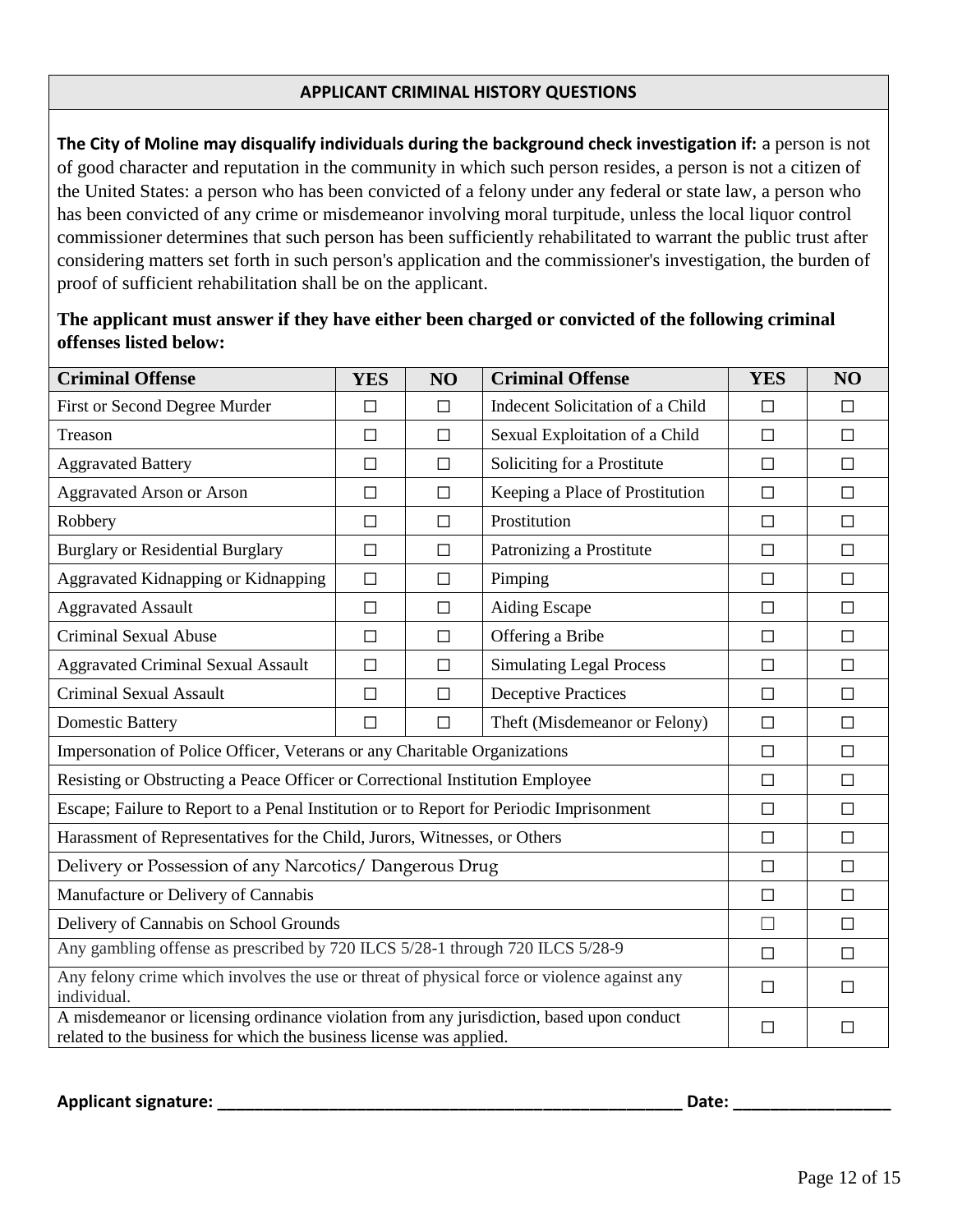

## STATEMENT OF OWNER OF PREMISES FORM

| Parcel Number:              |                                          |
|-----------------------------|------------------------------------------|
|                             |                                          |
| <b>Property Owner Name:</b> |                                          |
|                             |                                          |
| <b>Property Address:</b>    |                                          |
|                             |                                          |
|                             |                                          |
| Licensee Name:              |                                          |
|                             |                                          |
|                             | Doing Business As (DBA): $\qquad \qquad$ |

As property owner/s of the above address, I/we do hereby certify and agree that as the owner/s of the premises described above, if the City of Moline, Illinois, issues a liquor license to the applicant named in such application for said premises and such license is thereafter revoked for cause, the City will neither be required nor requested to issue another license for the premises to any other person whatsoever for a period of one year following the revocation.

|                      | By:                  |  |
|----------------------|----------------------|--|
| Signature            | Signature            |  |
| <b>Printed Name</b>  | <b>Printed Name</b>  |  |
| <b>Printed Title</b> | Printed Title        |  |
| <b>Phone Number</b>  | <b>Phone Number</b>  |  |
| <b>Email Address</b> | <b>Email Address</b> |  |
| Date                 | Date                 |  |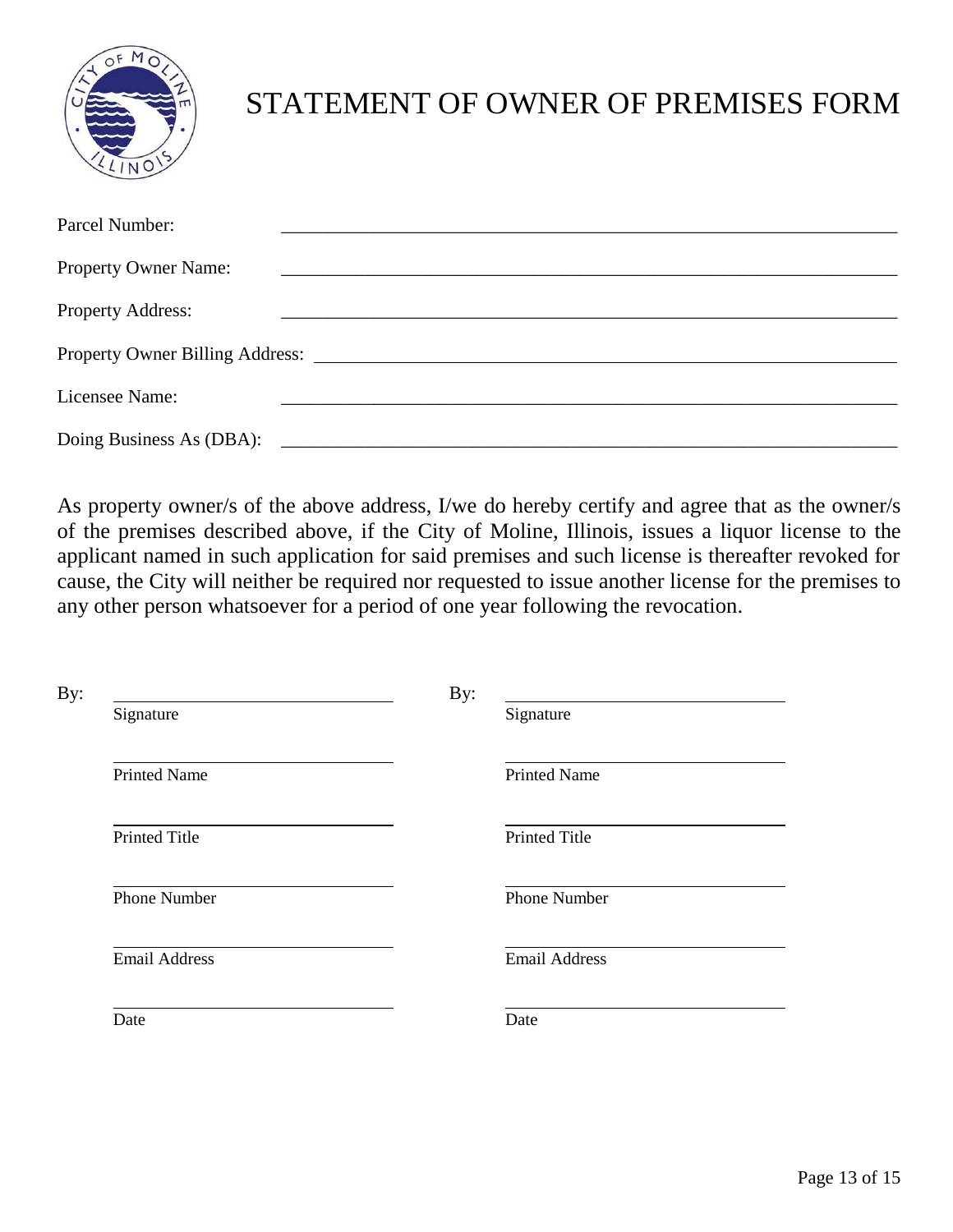|                    | STATEMENT OF RECEIPT OF<br>LIQUOR ORDINANCE & PREPARED FOOD &<br><b>LIQUOR TAX FORM</b> |
|--------------------|-----------------------------------------------------------------------------------------|
| Licensee Name:     |                                                                                         |
| Doing Business As: |                                                                                         |
| Licensee Address:  |                                                                                         |
| Licensee Phone:    |                                                                                         |

I, \_\_\_\_\_\_\_\_\_\_\_\_\_\_\_\_\_\_\_\_\_\_\_\_\_\_\_\_\_\_\_\_\_\_\_, liquor license applicant for the above named establishment, hereby acknowledge receipt of Chapter 4, Alcoholic Liquor, of the Moline Code of Ordinances, as well as the 1.50% Prepared Food & Liquor Tax Form (see next page).

By:

Signature

Printed Name of Applicant (Individual)

Printed Title of Applicant (Individual)

Email Address

Date